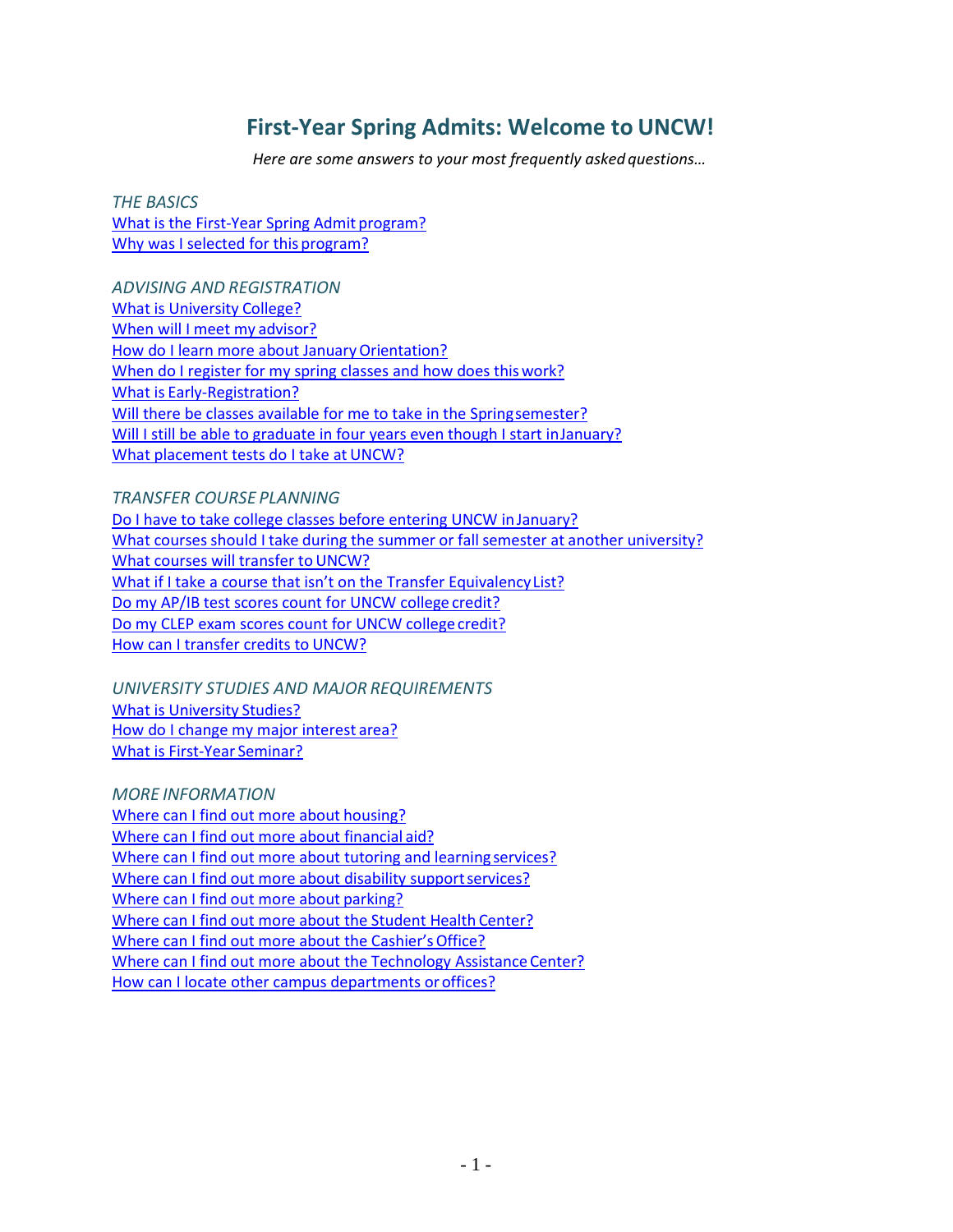## *THE BASICS*

#### <span id="page-1-0"></span>**What is the First-Year Spring Admit program?**

The First-Year Spring Admit program (FYSA) through the Office of Admissions is designed for students to start their UNCW career in the Spring semester, enabling them to spend their fall semester traveling, working, or taking classes at a community college or four-yearuniversity.

Each year, UNCW has become increasingly selective and is unable to bring in all of the talented students we want to in the Fall. Because space becomes available in the Spring semester when some UNCW students are studying abroad or graduating, Admissions offers a select group of students the opportunity for entrance at that time.

While it is difficult to predict exactly how many students will take advantage of this opportunity, we usually have a group of more than 100 students. The First-Year Spring Admit group that entered in the January of this year has made a successful academic transition to UNCW and report that theywere warmly welcomed into the student community.

### <span id="page-1-1"></span>**Why was I selected for this program?**

During application review, Admissions identifies students who might not fit UNCW's academic profile precisely but who possess the leadership skills and academic preparation to make them successful at UNCW. Should you have questions about your admission as a First-Year Spring Admit, please contact Admissions at (910) 962-3243.

## *ADVISING AND REGISTRATION*

## <span id="page-1-2"></span>**What is the University College?**

During your first semesters at UNCW, you will be a part of th[e University College,](http://www.uncw.edu/uc) an academicoffice where your academic advisor will assist you with your transition to UNC Wilmington. As part ofthe University's commitment to excellence in undergraduate education, University College was createdto provide academic advising and support to UNCW students from the time of their admission until they declare their major, which is usually in their sophomore year. The primary focus of the University College is to ensure that students:

- make a successful transition to UNCW,
- are retained in good academic standing, and
- identify and declare an appropriate major.

Through its advisors and academic support programs, the University College works with students in their formative semesters to assist them in developing their interests, skills and talents to the fullest extent.

#### <span id="page-1-3"></span>**When will I meet my advisor?**

You will meet with academic advisors during January orientation to plan and register for your Spring courses. Soon after your Orientation, you will be assigned an academic advisor who will continueto advise you throughout your freshman, and possibly, sophomore year.

Although your advisor is available to meet with you as requested, students are required to meetwith their advisor at least once each semester to do educational planning forregistration.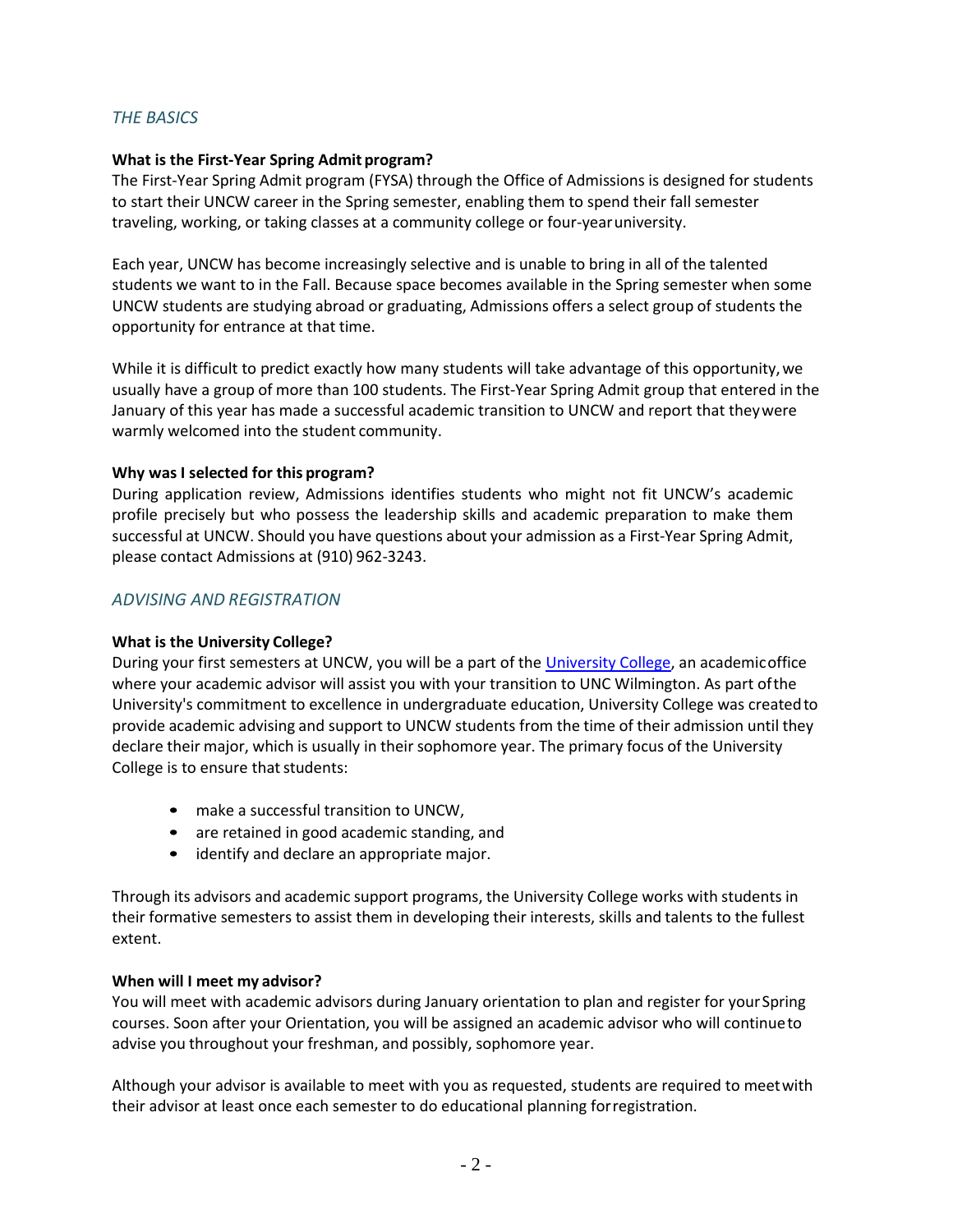If you have questions about academics or course selection during the Summer and Fall beforeyou attend UNCW in the Spring and need to speak to an advisor, contact University College at (910) 962 3425 or email [uc@uncw.edu.](mailto:uc@uncw.edu)

#### <span id="page-2-0"></span>**How do I learn more about the JanuaryOrientation?**

Visit [Transition](http://www.uncw.edu/transitions/) Programs to register for Orientation online and to learn more about what Orientation entails. At Orientation, you will attend numerous sessions about UNCW student resources and student life, as well as take UNCW placement tests and meet with an academic advisor to build your spring UNCW course schedule.

### <span id="page-2-1"></span>**When do I register for my spring classes and how does thiswork?**

You will register for Spring classes on Day 2 of the required January Orientation. Students willbe assigned to small groups for general information and one-on-one assistance to plan and registerfor spring courses. Academic advisors will help you navigate the University Studies course requirements, possible prerequisite courses for your intended major, transfer credits, and will approveyour schedule. In order for advisors to best assist you, please complete the Transient Study Form (via your Seaport) by August 1 and bring unofficial copies of your transcripts with you to advising at Orientation.

Students will also have an opportunity to participate in Early-Registration and register for some classes before attending Orientation. For more information, seebelow.

#### <span id="page-2-2"></span>**What is Early-Registration?**

Students who register for January Orientation by a particular deadline will have an opportunityto participate in Early-Registration in December. During Early-Registration, students will be given a link to an online tutorial, will have access to pre-register for classes prior to Orientation, and will be able to contact advisors with questions.

*Please note:* Students must register for Orientation by a certain date in order to participate. More information will be given to students via UNCW email, Transition Programs, and the FYSA newsletter and emails. All students are still required to attend the advising session at Orientation, regardless of Early-Registration. At Orientation, students will be able to complete registration and workwith advisors to finalize schedules.

Students who do not participate in Early-Registration will still have classes available to them at Orientation.

#### <span id="page-2-3"></span>**Will there be classes available for me to take in the spring semester?**

Yes, there will be classes available, and your advisor will help you decide what courses you should take at UNCW to meet your University Studies requirements and prepare you for entrance into the academic program or major of your choice.

## <span id="page-2-4"></span>**Will I still be able to graduate in four years even though I start inJanuary?**

Students who take advantage of bringing college credit into UNCW and who use each semester wisely will be able to graduate in four years. If students choose to take fewer courses during some semesters, they would need to take additional classes during summer sessions in order to stayon track to graduate when they planned.

#### <span id="page-2-5"></span>**What placement tests do I take at UNCW?**

UNCW requires a math placement test and a foreign language placementtest.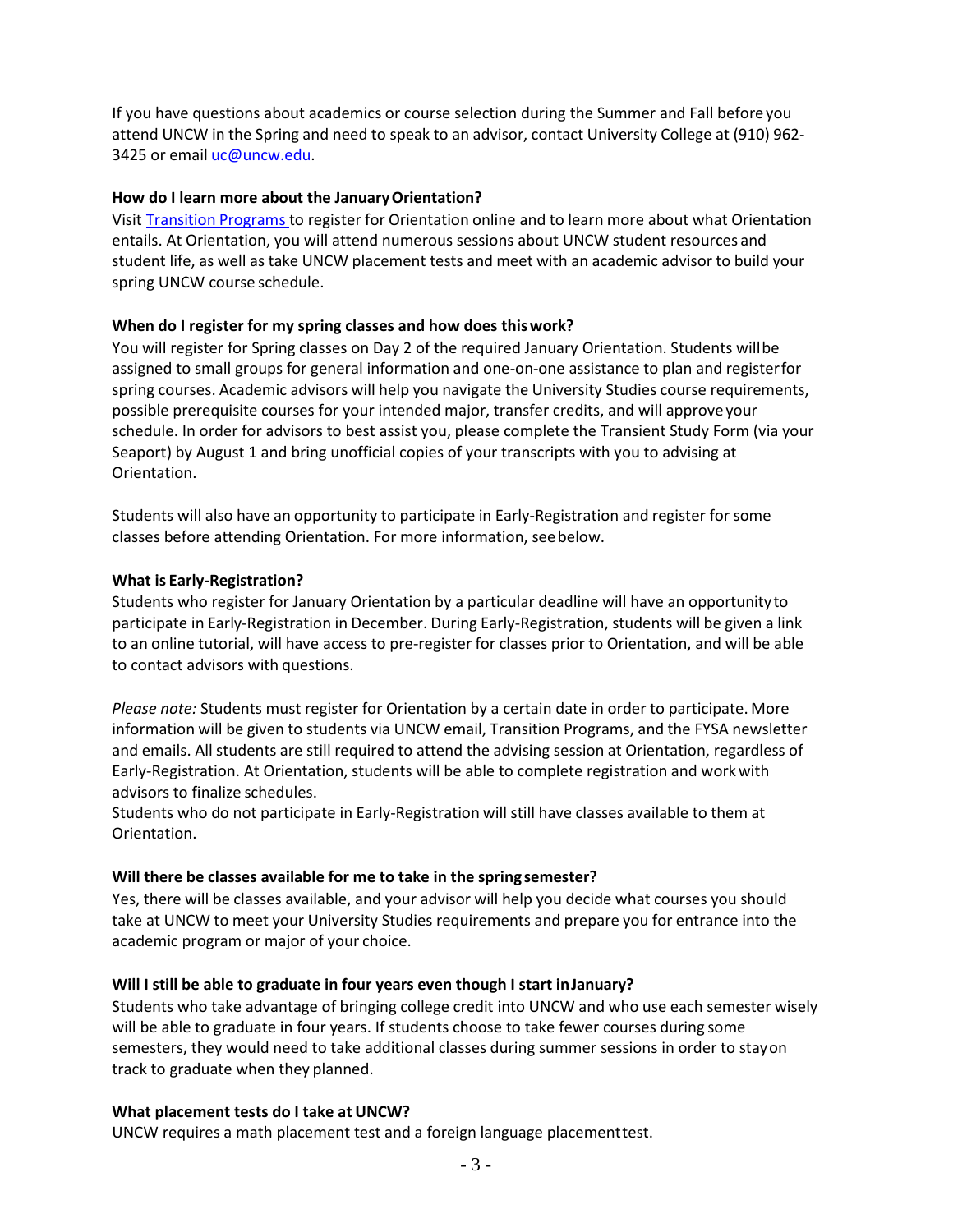The math placement test will be taken during your January Orientation, and the results will identify which math course would be appropriate for you to take at UNCW. Learn more about the math [placement](http://uncw.edu/math/placement.html) test.

The foreign language placement test is available to you online. You should take the foreign language placement test before Orientation[. Learn more about the foreign language placementtest.](http://uncw.edu/fll/FLLPlacementtest.html)

If the college you attend during summer and/or fall requires a placement test to allow you to take a specific course there, you will need to take their placement tests, and advisors there would provide you with the information you would need for their placement test requirements.

### *TRANSFER COURSE PLANNING*

#### <span id="page-3-0"></span>**Do I have to take college classes before entering UNCW inJanuary?**

If you plan to graduate within four years, it would be prudent to take advantage of the fallsemester before entering UNCW in order to accumulate credit hours. If you choose to take classes, we would encourage you to do so at a community college or university near you. Some students prefer to do an internship or work during the fall; this is your choice, but it may affect your graduation date.

### <span id="page-3-1"></span>**What courses should I take during the summer or fall semester at anotheruniversity?**

You would likely choose to take courses elsewhere that would also meet the University Studies [requirements](http://uncw.edu/uc/advising/unistudies.html) (general education requirements) and/or prerequisites for your major (if known). Click [here](http://uncw.edu/uc/advising/degrees.html) [for a list of UNCW majors with requirements,](http://uncw.edu/uc/advising/degrees.html) although most majors do not require that studentsstart their major coursework until after their first semester. Taking courses that will transfer to UNCWas University Studies is a good way to get started on UNCW coursework and stay on tracktowards graduation.

To find out if a course is a match for a UNCW college course, use the online Transfer Credit [Equivalency](http://appserv02.uncw.edu/dasapps/transfer_articulation/) [tool.](http://appserv02.uncw.edu/dasapps/transfer_articulation/) The FYSA website also includes a [step-by-step](http://uncw.edu/uc/fysa/courses.html) guide to selecting courses and advisors are available to help in your selection. To contact an advisor, call University College at (910) 962-3245 oremail [uc@uncw.edu.](mailto:uc@uncw.edu)

#### **How do I know I'm taking the right courses?**

Students should complete a **Transient Study Form**, which can be located via their Seaport. The form will be sent to the registrar's office as well as a University College advisor for a transfer equivalency review based on University Studies. Please complete the Transient Study Form by August 1 and resubmit if there are changes to your coursework.

If you want to talk to an advisor about whether you've registered for the best courses somewhere else, call University College at (910) 962-3245 or email uc@uncw.edu.

#### <span id="page-3-2"></span>**What courses will transfer to UNCW?**

You will want to try to take courses that will transfer in as equivalent UNCW college credit. To find out if the course is a match for a UNCW college course, use the online Transfer Credit [Equivalency](http://transfer-articulation.uncw.edu/) tool and fill out the **Transient Study Form** (located via your Seaport). It is best to do this research before you register for a course elsewhere so that you stay on track for your UNCW academic goals.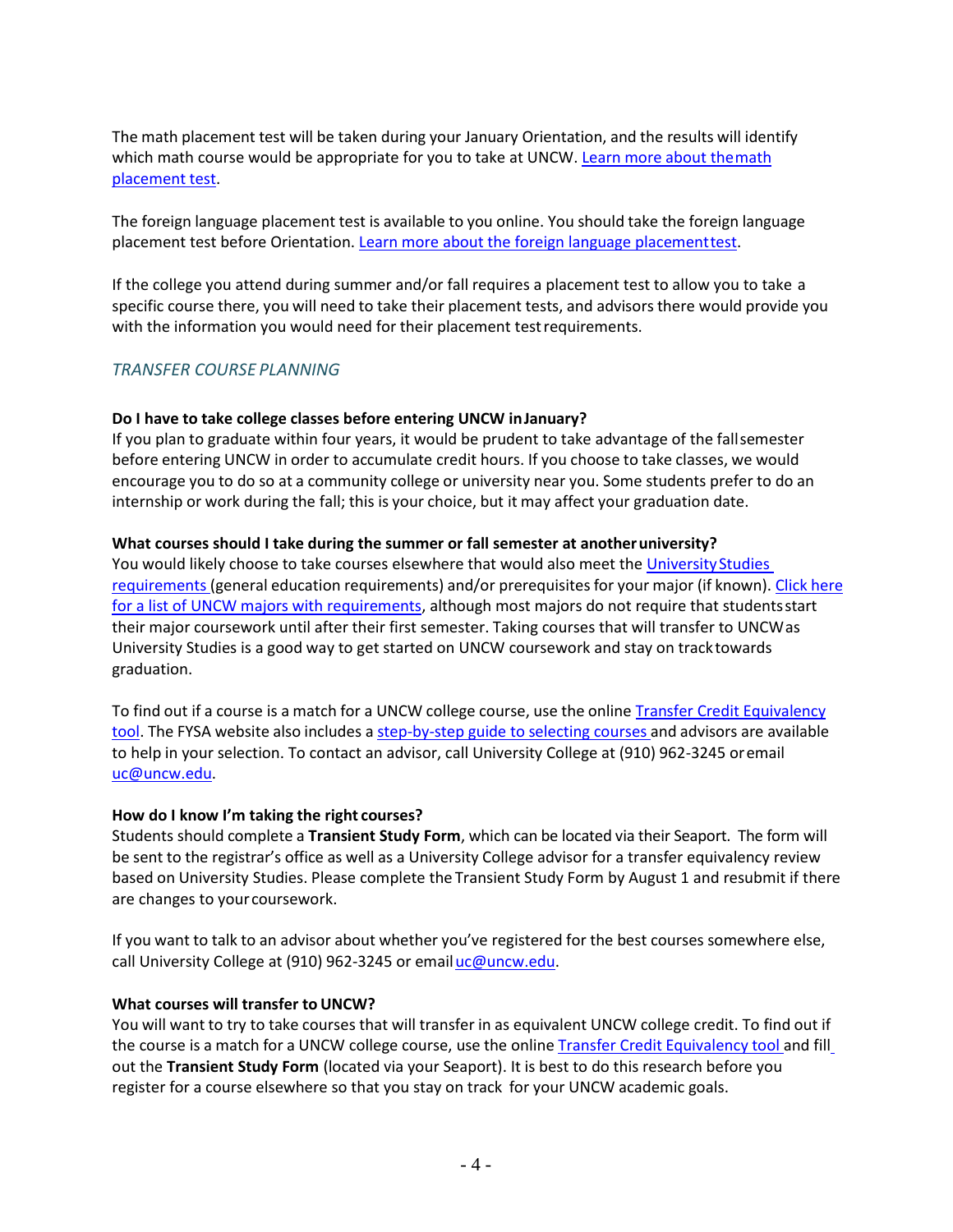### <span id="page-4-0"></span>**What if I can't find a certain course on the Transfer Equivalencylist?**

If you cannot find a course on the online Transfer [Credit Equivalency](http://appserv02.uncw.edu/dasapps/transfer_articulation/) tool, please send the name and address of the college, the course name and number (for example: ENG 101), and the course description to the Office of the Registrar at [registrar@uncw.edu](mailto:registrar@uncw.edu) so they can research whether that course is a match. If the course is reviewed and found to be a match, it will then be posted onthe equivalency listing. Questions regarding course equivalency questions should be sent to [registrar@uncw.edu.](mailto:registrar@uncw.edu)

### <span id="page-4-1"></span>**Do my AP/IB test scores count for UNCW college credit?**

Advanced Placement (AP) test scores must be sent by the Educational Testing Service (ETS) toUNCW's Office of the Registrar for review. Find out what sort of [transfer](http://www.uncw.edu/reg/transfercredit-examAP.htm) credit you could receive based on the [minimum score in an AP](http://www.uncw.edu/reg/transfercredit-examAP.htm) exam.

International Baccalaureate (IB) scores must be sent to UNCW's Office of the Registrar for review[. Find](http://www.uncw.edu/reg/transfercredit-examHLIB.htm) out what sort of transfer credit you could receive based on a [minimum](http://www.uncw.edu/reg/transfercredit-examHLIB.htm) score in an IB exam.

### <span id="page-4-2"></span>**Do my CLEP exam scores count for UNCW college credit?**

The College Level Examination Program (CLEP) offers computer-based exams that allow individualsto demonstrate learning and earn college credit for that knowledge. CLEP scores must be sent toUNCW's Office of the Registrar for review. CLEP exam information is available through Testing [Services.](http://uncw.edu/testingservices/national/clep.html) [Find](http://www.uncw.edu/reg/transfercredit-examCLEP.htm) out what sort of transfer credit you could receive, based on a minimum score in a [CLEP exam.](http://www.uncw.edu/reg/transfercredit-examCLEP.htm)

### <span id="page-4-3"></span>How do I transfer credits to UNCW?

After you complete courses at another college, please be sure to send an official copy of your transcript to the UNCW Office of the Registrar at 601 S. College Road, Wilmington, NC 28403-5618. Oncetranscripts are received, they will be officially evaluated for UNCW equivalent transfer credit and courses and credits will be posted to your UNCW transcript. This process of posting to a transcript is not immediate andmay take some time. You can check your UNCW transcript on SeaNet under "Student Records" to makesure the credits show.

## *UNIVERSITY STUDIES AND MAJOR REQUIREMENTS*

## <span id="page-4-4"></span>**What is University Studies?**

UNCW requires all students to complet[e University Studies,](http://uncw.edu/uc/advising/unistudies.html) which are your generaleducation requirements for graduation. The University Studies program at UNCW encourages studentsto begin a life-long journey of engaged inquiry and societal contribution. As a consciouslyintegrated component of each student's overall educational experience, the program reflects our institution's fundamental commitment to fostering ethical and intellectual development and to promotingthe growth of well-informed, creative, literate members ofsociety.

Although there are several categories of courses required (e.g. Foreign Language, Historicaland Philosophical Approaches, Understanding Human Institutions and Behaviors), there are often several choices of courses within these areas. Students must complete these requirements bythe time they graduate, not necessarily in their first two years or before starting major courses, although there may be some exceptions.

Many FYSAs take courses towards University studies requirements during their fall semester before coming in the Spring.